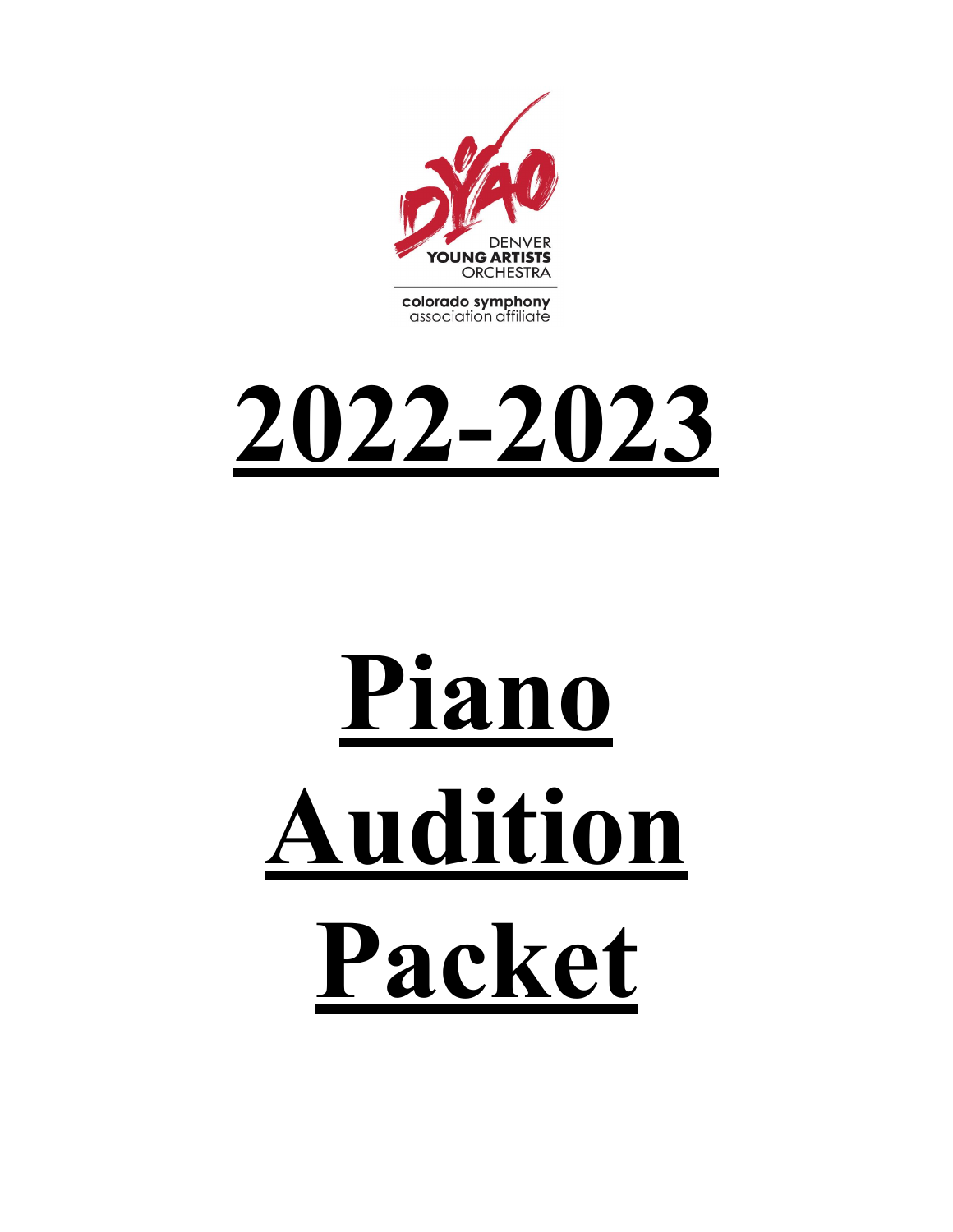### **Orchestras (\*\****Piano may only audition for YAO***\*\*)**

#### **Young Artists Orchestra (YAO)**

YAO, the most advanced of our ensembles, is composed of approximately 70 members and performs four to six concerts annually, including one side-by-side concert with the Colorado Symphony. Concerts are performed in venues such as Boettcher Concert Hall and Gates Concert Hall at The Newman Center. The Young Artists Orchestra is conducted by DYAO Music Director Wes Kenney. Students receive occasional coachings throughout the season and attend a weekend retreat in September. Recent repertoire includes Elgar: *Enigma Variations*, Tchaikovsky: *1812 Overture*, Michael Daugherty: *Fire and Blood*, and Dvorak: Symphony No. 6.

Placement in YAO is determined by audition. Membership is open to musicians between the ages of 12 and 23. YAO rehearses Saturday mornings from 9:00am-12:30pm at the University of Denver's Lamont School of Music (2344 E Iliff Ave, Denver).

#### **Conservatory Orchestra (CO)**

The Conservatory Orchestra is an advanced level ensemble for students who aspire to grow into YAO. The Conservatory Orchestra performs three to four concerts annually in conjunction with the String Ensemble. Concerts are performed in venues such as Gates Concert Hall at The Newman Center and Boettcher Concert Hall. Students receive occasional coachings throughout the season and attend a weekend retreat in September. Recent repertoire includes Schubert: "Unfinished" Symphony, Bizet: *Carmen* Suite no. 1, Arturo Márquez: *Danzón No. 2,* and Vivaldi: "Winter" from *The Four Seasons*.

Placement in the Conservatory Orchestra is by audition. Membership is open to musicians between the ages of 10 and 18. Conservatory Orchestra rehearses Monday evenings from 6:30pm-8:30pm at Bethany Lutheran Church (4500 E Hampden Ave, Cherry Hills Village).

#### **String Ensemble (SE)**

The String Ensemble gives young music students an opportunity to experience the great wealth of string orchestra literature. The ensemble is designed for those who are developing a facility in bowing techniques, reading music, and the use of vibrato. Composed of approximately 25 members, the String Ensemble performs three to four concerts in conjunction with the Conservatory Orchestra. Students receive occasional coachings throughout the season and attend a one-day retreat in September. Recent repertoire includes Holst: *St. Paul's Suite*, Mozart: Divertimento K. 138, and music from *Jurassic Park* and *Star Wars*.

Placement in the String Ensemble is determined by audition. Membership is open to musicians between the ages of 7 and 13. String Ensemble rehearses Monday evenings from 5:00pm-6:30pm at Bethany Lutheran Church (4500 E Hampden Ave, Cherry Hills Village).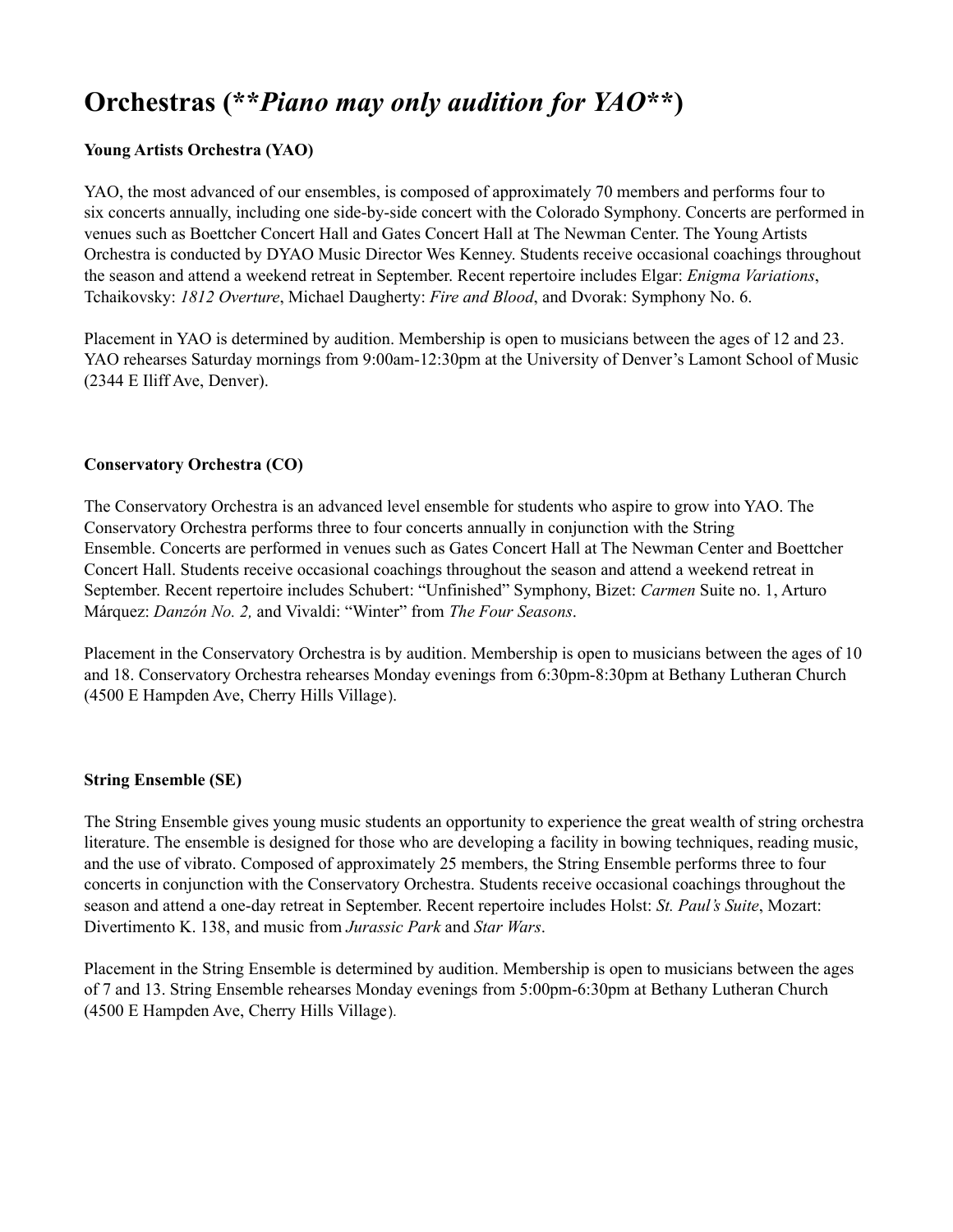## **Audition Requirements (\*\****Piano may only audition for YAO***\*\*)**

Candidates auditioning for membership in a Denver Young Artists Orchestra Association ensemble must prepare the following:

1. **A one-minute excerpt of a solo piece or etude** showing your highest level of development both technically and musically.

2. **Orchestral excerpt(s)** as defined below.

a. CANDIDATES APPLYING FOR THE **YOUNG ARTISTS ORCHESTRA** Prepare the enclosed excerpts from:

- **● Bernstein:** *Symphonic Dances from West Side Story***, measure 404 to 437**
- **● Copland:** *Appalachian Spring***, rehearsal 7 to 3 before rehearsal 10**

3. **Possible sight-reading** as determined by the audition committee.

The excerpts are meant to challenge your musicianship. Written below are a few suggestions to assist your audition preparation.

1. **Play the music in the right tempo:** If tempos are not indicated in your excerpts, please work with your teacher and listen to reputable orchestra recordings to determine the correct speed. Time after time our judges comment that candidates' tempi are unsteady and often *way too fast*! Judges are not listening to hear how fast you can play; rather, they are listening to see if you can play the piece correctly at an appropriate tempo. Rushing and dragging are things to avoid. Practice with a metronome and record yourself playing these excerpts to ensure accuracy.

2. **Play with dynamic contrast:** Often judges comment that candidates ignore dynamic markings, especially the softer end of the dynamic spectrum. Remember that music is more than rhythms and pitches: first and foremost music is sound. Sell your performance!

3. **Divisi and rests:** All players should learn **top** divisi/notes unless explicitly noted otherwise. Also, unless otherwise marked, long rests (more than two measures) should be played as unmeasured pauses in the audition.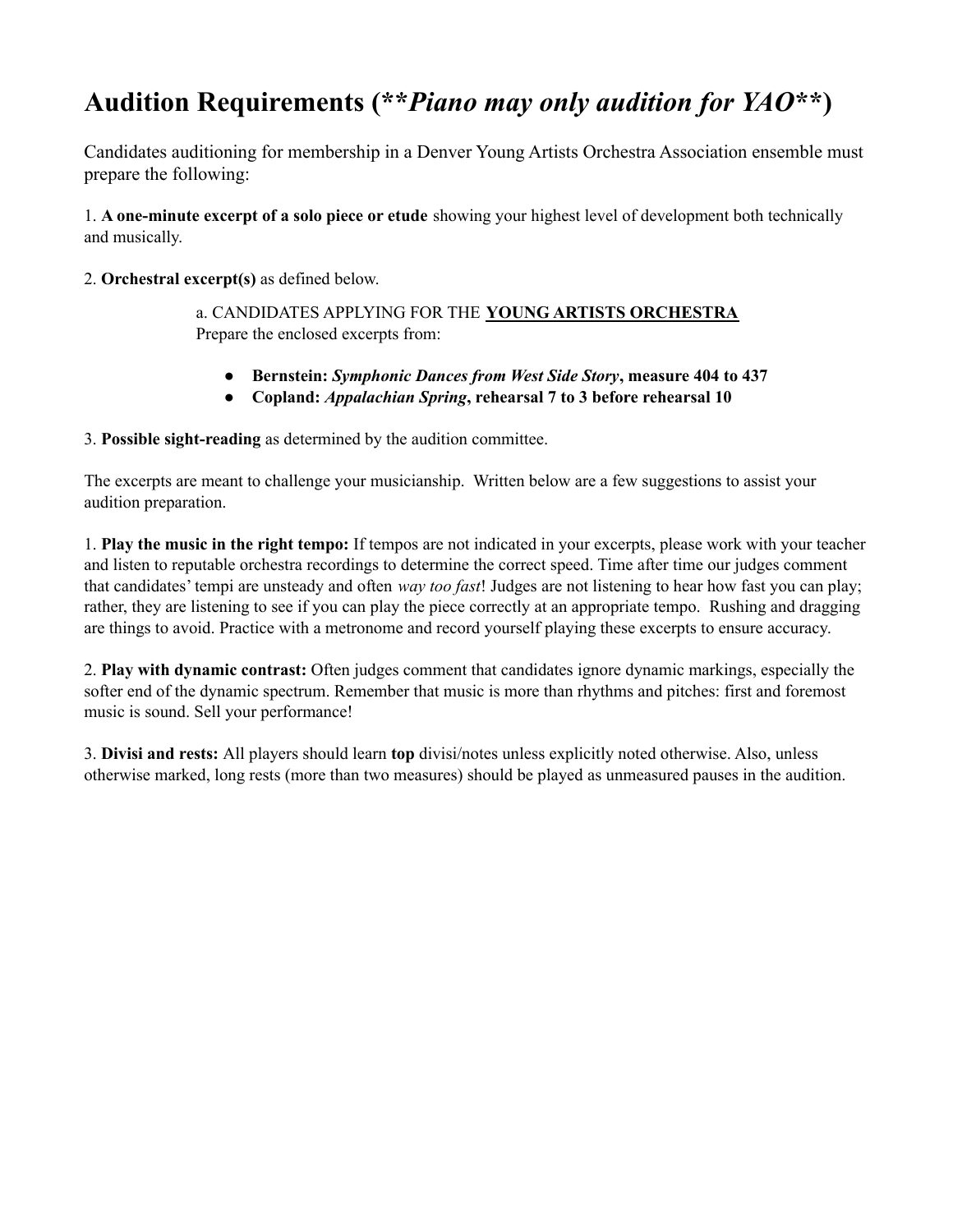# **YAO:**

**Bernstein:** *Symphonic Dances from West Side Story***, m. 404 to 437**







Ą.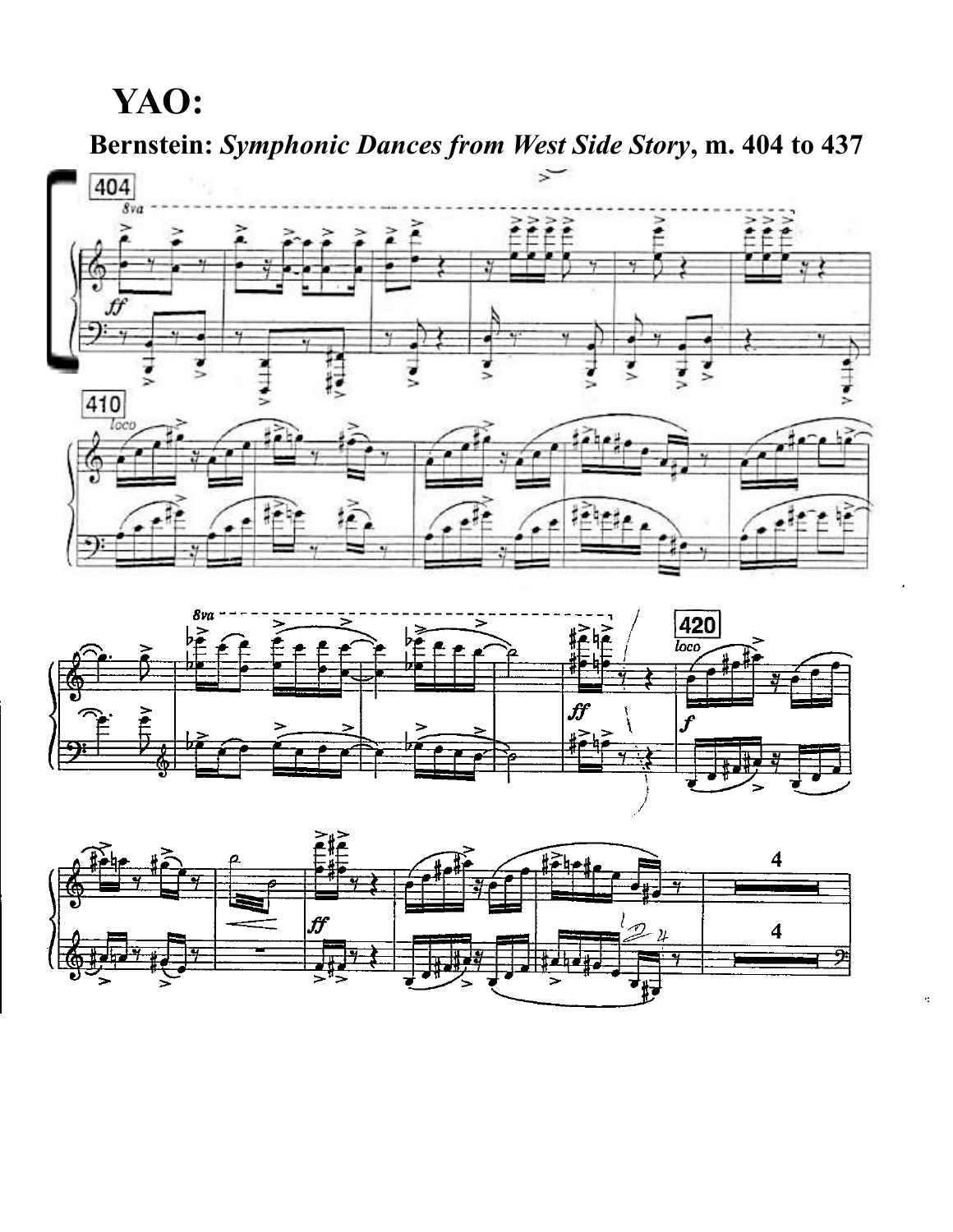